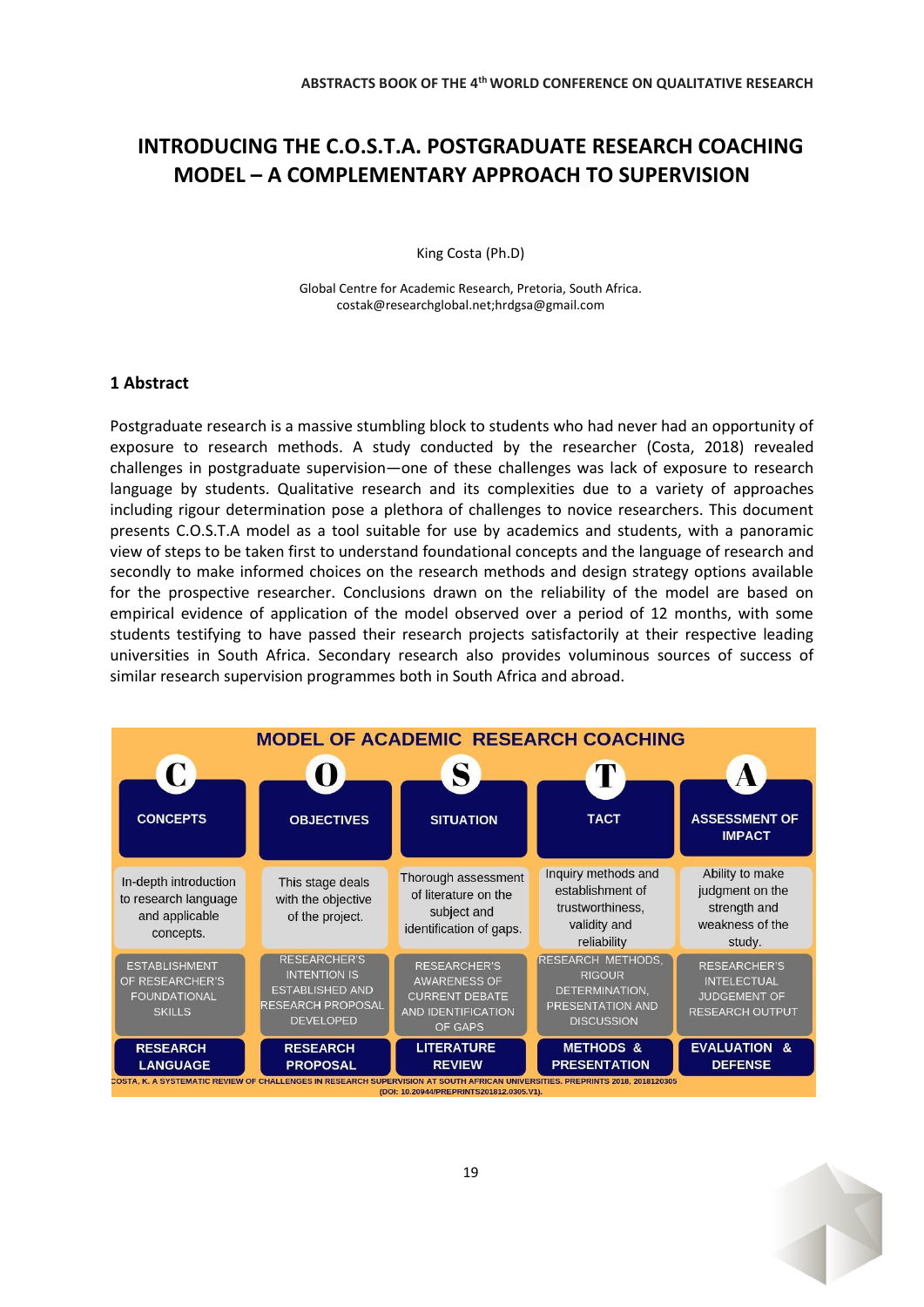#### *Figure 1: Coaching Postgraduate Research Coaching Model*

#### *Table 1: Costa Postgraduate Research Coaching Model (CPRCM)*

| <b>STEP</b>                      |             | <b>DESCRIPTOR</b>                    | <b>APPLICATION</b>                                                                                                                                                                                                                                                                                                                                                                                                                                                                                                                                                                                                                                                                                                                         | SIGNIFICANCE                                                                                                            |
|----------------------------------|-------------|--------------------------------------|--------------------------------------------------------------------------------------------------------------------------------------------------------------------------------------------------------------------------------------------------------------------------------------------------------------------------------------------------------------------------------------------------------------------------------------------------------------------------------------------------------------------------------------------------------------------------------------------------------------------------------------------------------------------------------------------------------------------------------------------|-------------------------------------------------------------------------------------------------------------------------|
| STEP<br>$\overline{\phantom{0}}$ | $\mathsf C$ | <b>CONNECTION</b><br><b>CONCEPTS</b> | Connection between the supervisor and the student is critical.<br>The suggested method is the GROW model to determine the<br>preparedness and willingness of the student.<br>In-depth introduction to research language and applicable<br>concepts. This cannot be done in one week, it should be a                                                                                                                                                                                                                                                                                                                                                                                                                                        | <b>SKILLS</b><br><b>FOUNDATIONAL</b><br>RESEARCH'S<br>윾<br>ESTABLISHMENT                                                |
| STEP<br>$\overline{C}$           | O           | <b>OBJECTIVES</b>                    | minimum of full three months programme.<br>This deals with the objective of the project.<br>The student should be able to articulate the following:<br>Introduction, Background, Study Objectives,<br>Assumptions/hypothesis, The Study Significance, Study<br>limitations, Delimitations and Research Question.                                                                                                                                                                                                                                                                                                                                                                                                                           | <b>RESEARCHER</b><br>Proposal)<br>INTENTION<br>(Research<br>S                                                           |
| STEP<br>$\omega$                 | S           | <b>SITUATION</b>                     | Thorough assessment of literature on the subject and<br>identification of gaps.<br>Formulation of a Theoretical Framework and Conceptual<br>Framework and knowledge of the difference between the<br>two.<br>Application of Blooms' complex thinking skills (critical<br>analysis, synthesis and evaluation).                                                                                                                                                                                                                                                                                                                                                                                                                              | DEBATE<br><b>AWARENESS OF CURRENT</b><br><b>RESEARCHER</b><br>$\mathfrak o$                                             |
| STEP<br>$\overline{\mathbf{4}}$  | Т           | <b>TACT</b>                          | Credibility: In addressing credibility, investigators attempt to<br>demonstrate that a true picture of the phenomenon under<br>scrutiny is being presented.<br>Transferability: Investigators provide sufficient detail of the<br>context of the fieldwork for a reader to be able to decide<br>whether the prevailing environment is similar to another<br>situation with which he or she is familiar and whether the<br>findings can justifiably be applied to the other setting.<br>Dependability: Researchers should at least strive to enable a<br>future investigator to repeat the study.<br>Confirmability: Researchers must take steps to demonstrate<br>that findings emerge from the data and not their own<br>predispositions. | Validity & Reliability in Quantitative Studies)<br>Trustworthiness in Qualitative Studies<br>METHODOLOGY UNDER SCRUTINY |
| STEP<br><b>υ</b> τ               | A           | ASSEMENT                             | Ability to make judgment on the strength and weakness of<br>the study.<br>Provision of a cogent argument in support of study objectives<br>and its benefits to targeted audience.<br>Implications and recommendations.                                                                                                                                                                                                                                                                                                                                                                                                                                                                                                                     | <b>RESEARCH OUTPUT</b><br><b>RESEARCHER</b><br><b>UDGEMENT OF</b><br><b>NTE</b><br><b>LECTUAL</b><br>S                  |